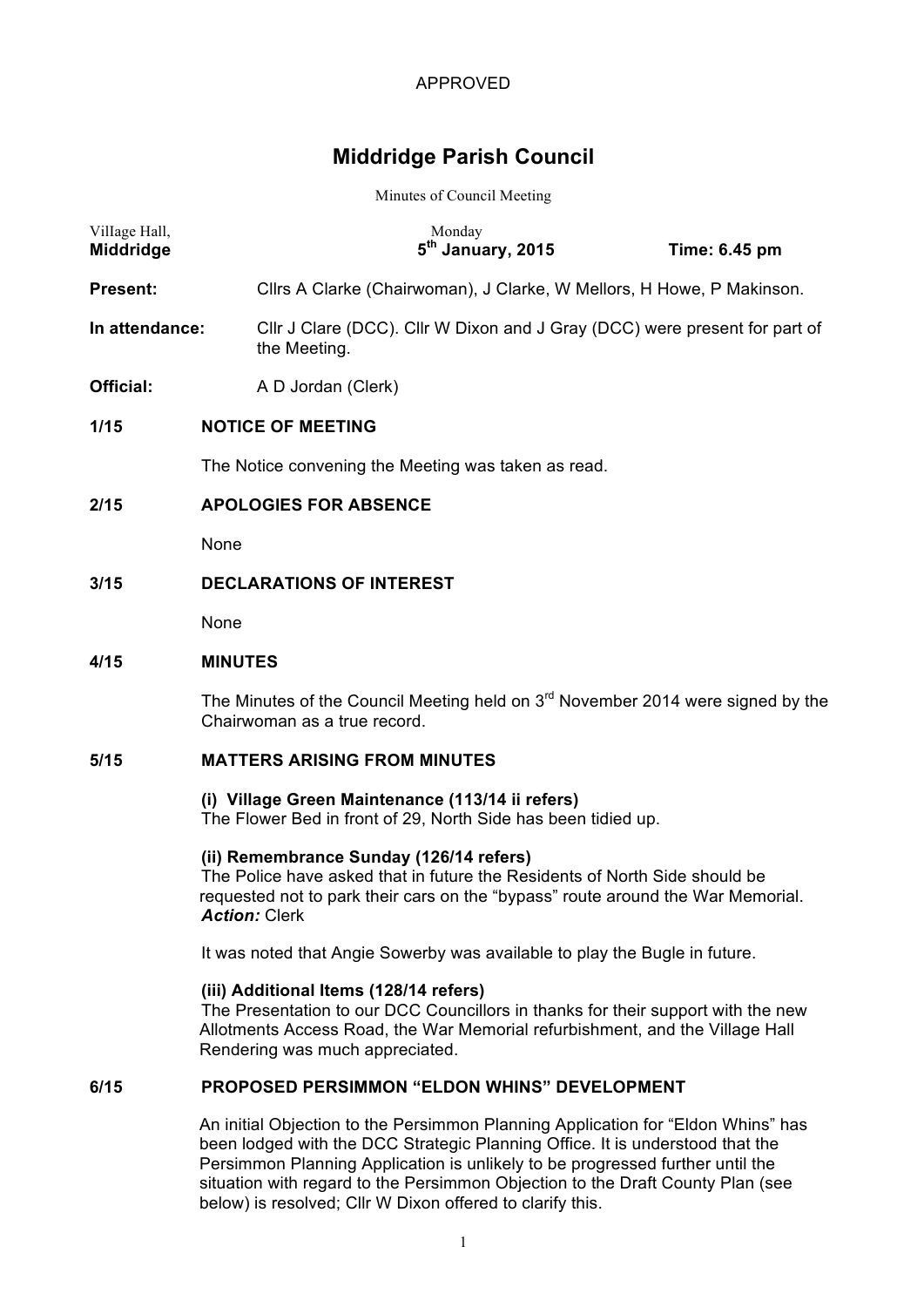**RESOLVED** that a detailed Objection to the Persimmon Planning Application for "Eldon Whins" be prepared, circulated to Councillors for their approval, and lodged with the DCC Strategic Planning Office. *Action: Cllr A Clarke & Clerk*

It has been discovered that Persimmon have lodged an Objection to the Draft County Plan, arguing that the area referred to as "Eldon Whins" should be extended to include their proposed Development. It is considered important that a Counter-Objection should be made, as otherwise the Government Inspector might accept the Persimmon Objection on the basis that it was unopposed by local Residents, and in that case the Persimmon Planning Application for "Eldon Whins" would almost certainly be successful. Unfortunately it is now too late for the Parish Council to lodge such a Counter-Objection. However, the DCC Planning Department will be opposing the Persimmon Objection, and it is considered that their case would be strengthened if they were made aware of the Parish Council's objections to any development at "Eldon Whins".

**RESOLVED** that a Letter detailing the Parish Council's opposition to any development at "Eldon Whins" be prepared, circulated to Councillors for their approval, and sent to Stuart Timmis (Head of the DCC Planning Department). *Action: Cllr A Clarke & Clerk*

Cllr W Mellors has lodged a personal Objection to the inclusion of Development at "Eldon Whins" in the Draft County Plan. Unfortunately, there is some confusion as to whether this Objection has been accepted, or considered as an Objection to the Persimmon Planning Application; this needs to be resolved. *Action: Cllr W Mellors*

## **7/15 GROUNDS MAINTENANCE & GENERAL REPAIRS**

#### **(i) Parish Paths Maintenance**

**RESOLVED** that Ian Hayman's Quotation for next year's Parish Paths Maintenance (based on two Cuts) of £840 + VAT be accepted. *Action: Clerk*

#### **(ii) Village Green Maintenance**

**RESOLVED** that Ian Hayman's Quotation for next year's Village Green Maintenance of £1845 + VAT be accepted. *Action: Clerk*

Ian Hayman has complained that the presence of Tables in front of the Bay Horse is interfering with his cutting the grass on this part of the Village Green.

**RESOLVED** that a Letter be sent to the Publican of the Bay Horse, reminding him that the land in front of the Bay Horse is part of the Village Green, and unless he undertakes to remove the Tables to facilitate the Council's grass-cutting, he will have to undertake to maintain this area himself. *Action: Clerk*

It has been established that the remaining work on the Millennium Hedge should be completed this winter.

#### **(iii) Tree Management**

There has been no further progress on the Draft Tree Management Policy. Cllr H Howe and the Clerk undertook to complete this Draft Policy, which will be circulated to all Councillors for comment, with a view to its being adopted at the next Meeting.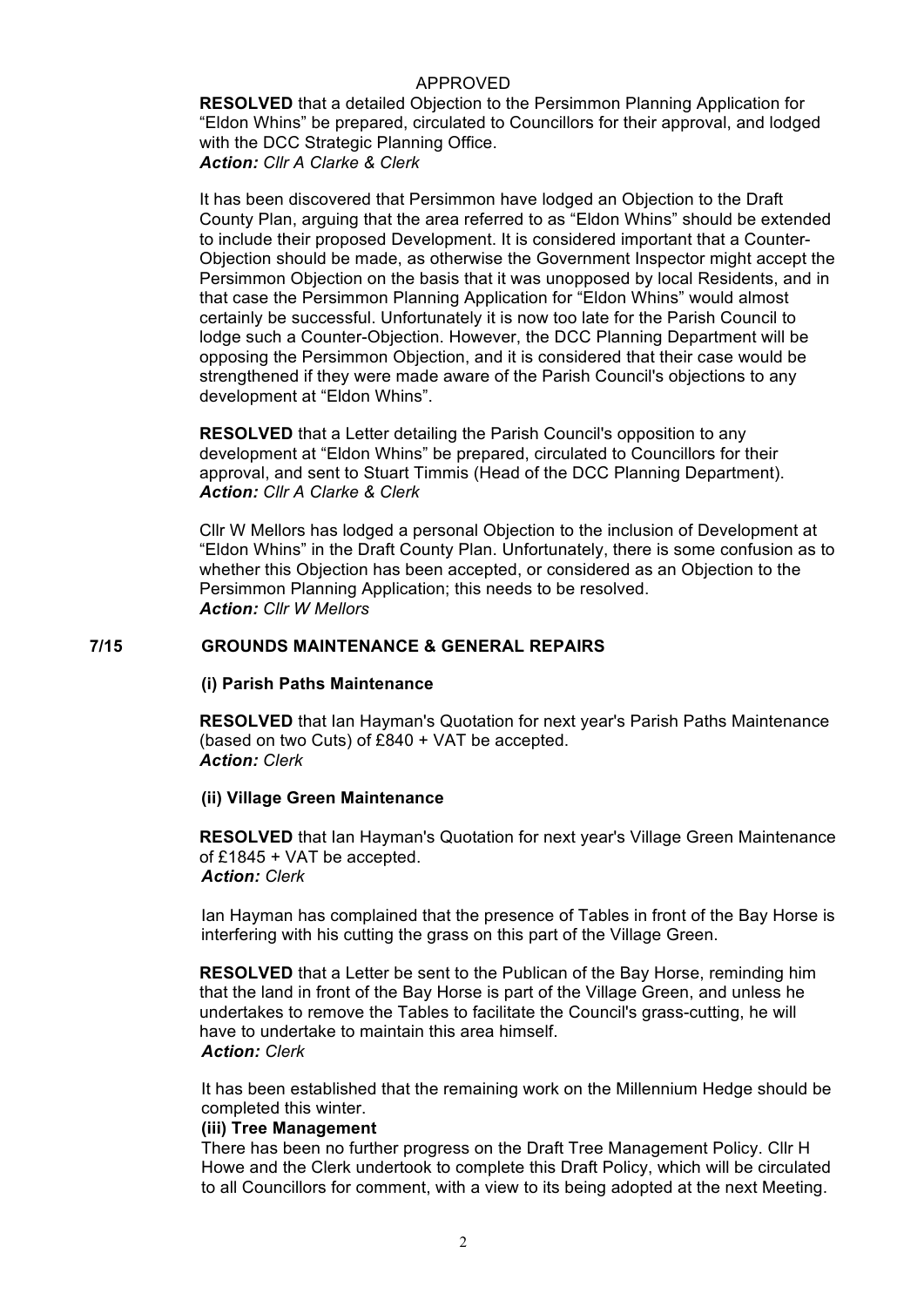#### **(iv) Pavement Maintenance**

Following representations by Cllr J Clare, the DCC Highways Department have accepted that they are responsible for the maintenance of the Pavements in front of No's 1 -7 North Side, and around "The Meadows" and "Meadows Edge". This should be confirmed when the DCC Map of "Adopted" Roads & Pavements is updated; this needs to checked. *Action: Clerk*

#### **(v) Bus Shelter**

Part of the Roof of the Bus Shelter on North Side has come down, and much of the Roof is suffering from water ingress, although it is not clear whether the collapse was due to natural causes, or someone climbing on the Roof. Cllr P Makinson said that "John the Handyman" was qualified to undertake such repairs. Although not intended for this purpose, the new Roof must still be strong enough to support anyone who climbs onto it; Andrew Bailey could advise about the required strength.

**RESOLVED** that a Quotation be obtained from "John the Handyman" for a new Bus Shelter Roof.

*Action: Clerk*

#### **(vi) C35 Fire Damage Repairs**

It has been established that the DCC Highways Department have no current plans to repair the fire-damaged road near 36 – 37 South Side.

#### **(vii) Parish Noticeboard**

The Parish Noticeboard came down during the recent strong winds, damaging the bonnet of the Clerk's car. "John the Handyman" has provided a verbal Estimate of £250 – £300 for repairs. It is understood that this Noticeboard was erected by the DCC Parish Paths Partnership, who have been contacted as to whether they can fund repairs. If not, the Parish Council will need to make a Claim on their Insurance. *Action: Clerk*

## **8/15 PROPOSED DISPOSAL OF ALLOTMENTS BY DCC**

A Pre-Planning Application to change the Registered Use of the "the Paddock" (and if necessary the Allotments) to "Allotments", has been submitted.

Cllr W Mellors believes he has found a photograph in the County Archives which he believes proves that the Land in question was used as Allotments in the past, which is disputed by DCC, but further work is required. *Action: Cllr W Mellors*

#### **9/15 COMMUNITY RIGHT TO BID**

The Bay Horse and the Village Hall have been successfully registered as Assets of Community Value under the Localism Act's Community Right to Bid Scheme. DCC have confirmed that they have received Applications for the "The Paddock"and the Allotments, and these are currently being processed.

#### **10/15 PLANNING APPLICATIONS**

No new Planning Applications have been submitted since the last Council Meeting.

It is understood from a recent article in the Northern Echo that Persimmon are planning to extend their 'Middridge Vale' Development on the outskirts of Shildon, but the Parish Council have not been informed of this; to be investigated. *Action: Clerk*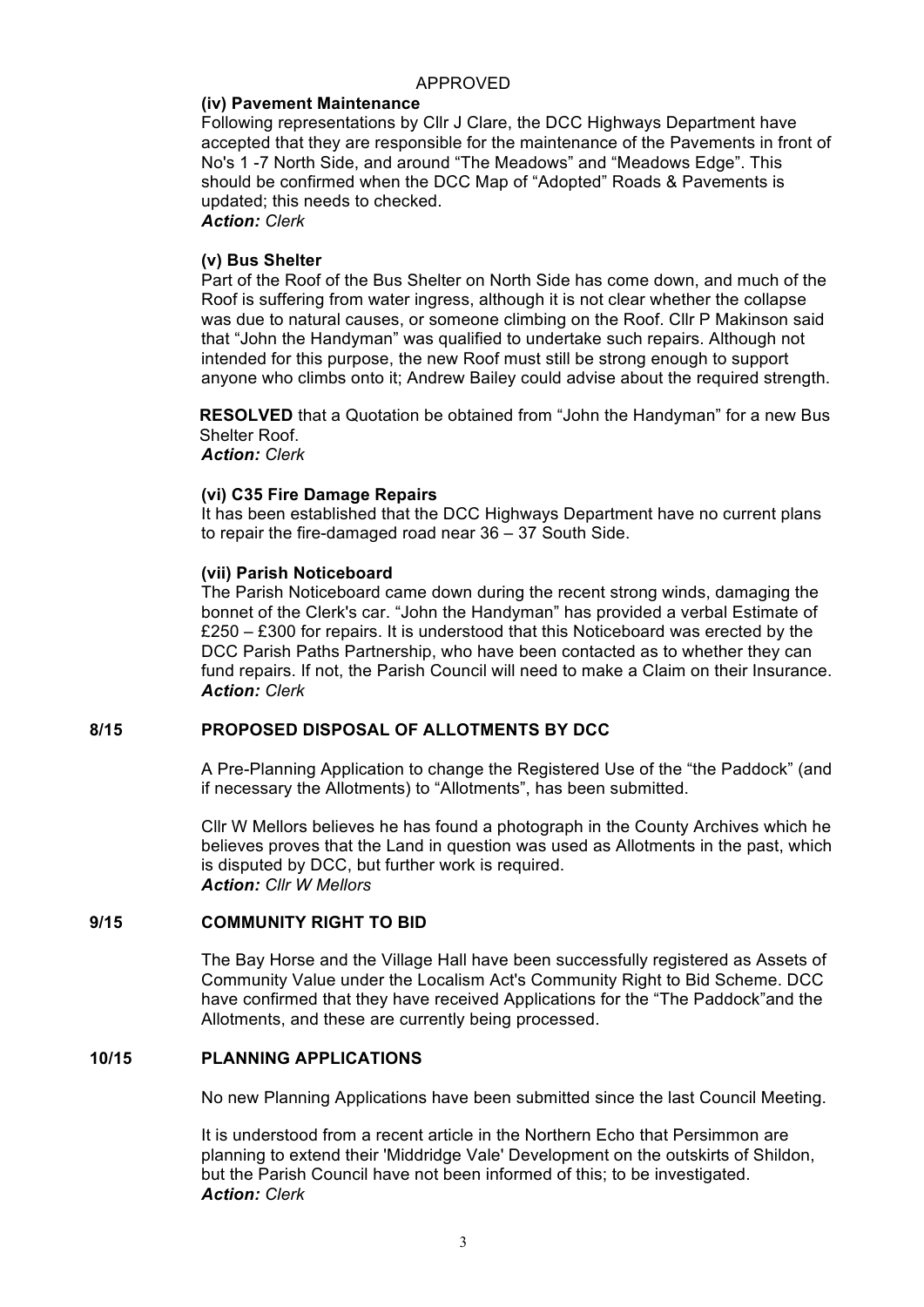## **11/15 CHILDREN'S' PLAY AREA**

The Clerk's routine Monthly Inspections show no problems. Our Insurer's Annual Inspection Report has just arrived; to be studied. *Action: Clerk*

#### **12/15 C35 NEWTON AYCLIFFE TO SHILDON ROAD-TRAFFIC CALMING**

This remains the PACT Priority.

**RESOLVED** that Letters be sent to Arriva, Live-in, Garnetts and International Waste Metals, complaining about their Vehicles speeding. *Action: Clerk*

#### **13/15 NEIGHBOURHOOD PLAN**

A Meeting of the Neighbourhood Plan Working Group was held, but apparently the Notes of this Meeting have not been circulated. *Action: Cllr W Mellors*

**RESOLVED** that a further Meeting of the Neighbourhood Plan Working Group be organised as soon as practical, to particularly consider Areas for Protection, Improvement & Development. *Action: Cllr W Mellors*

## **14/15 GATC COMMUNITY GOVERNANCE REVIEW**

GATC continue to make little progress in their attempt to obtain signatures for their Petition for a Community Governance Review of the "Eldon Whins" area.

## **15/15 STATUTORY POLICIES**

Draft new Statutory Policies have been circulated to all Councillors.

**RESOLVED** that the new Draft Policies should be studied with a view to some at least of them being adopted at the next Council Meeting. *Action: Councillors*

## **16/15 ACCOUNTS FOR PAYMENT**

Councillors considered a Schedule of Accounts for Payment.

| <b>RESOLVED</b> that the following Accounts be approved for payment:- |                                |  |          |  |  |  |  |  |
|-----------------------------------------------------------------------|--------------------------------|--|----------|--|--|--|--|--|
| CDALC -                                                               | <b>Clerk's Training Course</b> |  | £ 27.00  |  |  |  |  |  |
| <b>Lynhurst Nurseries</b>                                             | <b>Christmas Tree</b>          |  | £ 180.00 |  |  |  |  |  |

## **17/15 BUDGET/PRECEPT SETTING 2015/16**

Next year the Council's Precept will increase due to a rise in the Tax Base, but the Council's Income will fall due to a reduction in the LCTRS Grant paid by DCC; the Net effect is a reduction of £29.43

There was general agreement that as the Precept has not been increased for several years, and the Council faces increased expenditure for Repairs, and further future reductions in the LCTRS Grant, that the Precept ought to be increased.

**RESOLVED** that the Parish Council's Precept for 2015/16 be increased by 1.5%. *Action: Clerk*